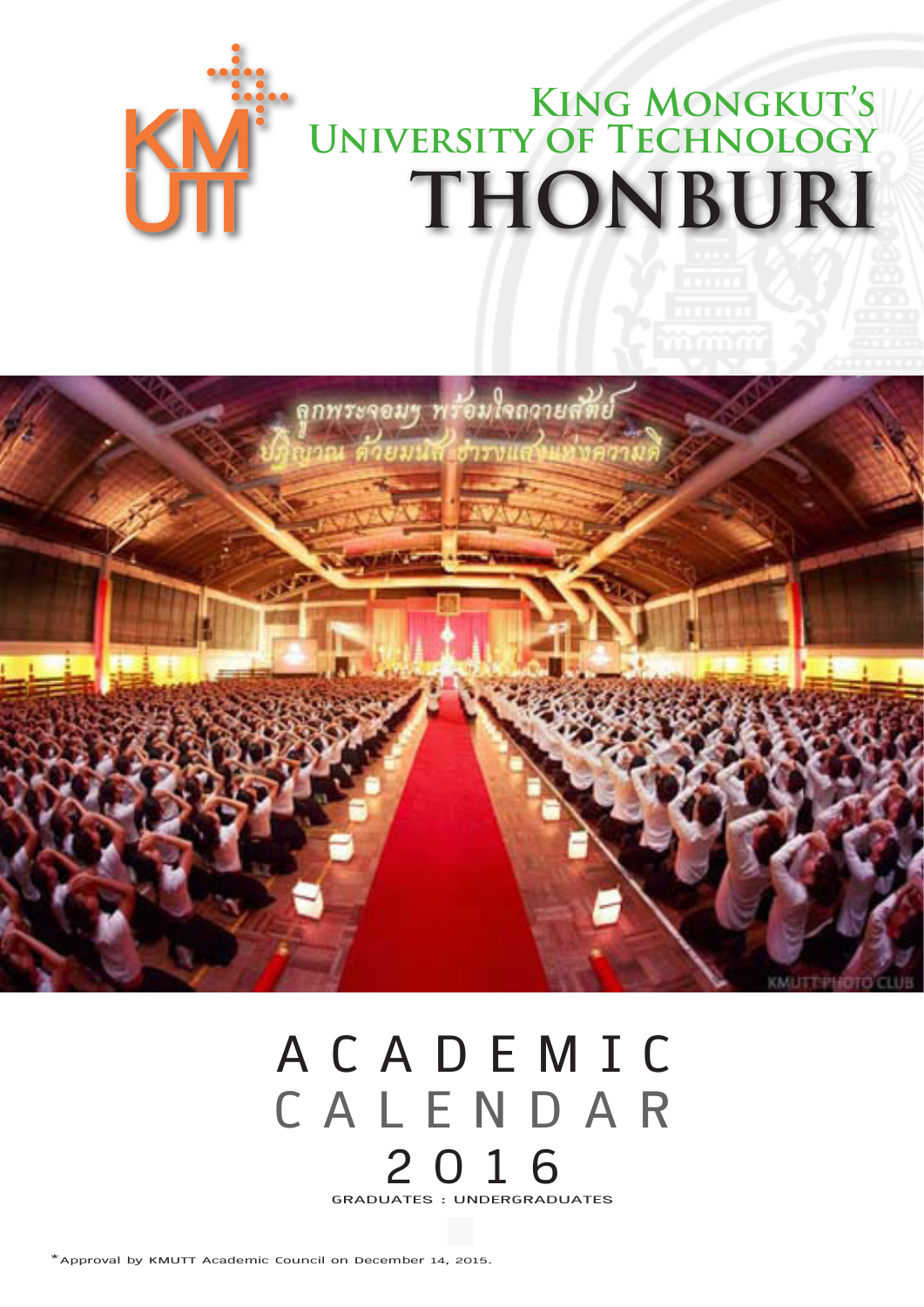

## **KMUTT Academic** KMUTT ACADEMIC 2016

Graduates and Undergraduates

| ACTIVITIES BEFORE THE FIRST SEMESTER               |                                                                                                         |  |  |  |
|----------------------------------------------------|---------------------------------------------------------------------------------------------------------|--|--|--|
| <b>July 2016</b>                                   |                                                                                                         |  |  |  |
| Wed $6 - Thu$ 7                                    | - Students consult with advisors for registration.                                                      |  |  |  |
| Fri 8                                              | - Last day to submit for maintaining student status for the first                                       |  |  |  |
|                                                    | semester.                                                                                               |  |  |  |
| Mon 11 - Sat 16                                    | - Days for registration and tuition payment processing via                                              |  |  |  |
|                                                    | internet; "New ACIS".                                                                                   |  |  |  |
|                                                    | - Days to maintain student status under approval, processing                                            |  |  |  |
|                                                    | via internet; "New ACIS".                                                                               |  |  |  |
| Fri 22                                             | - Last day for registration payment.                                                                    |  |  |  |
| FIRST SEMESTER (1 AUGUST - 6 DECEMBER 2016)<br>THE |                                                                                                         |  |  |  |
| <b>August 2016</b>                                 |                                                                                                         |  |  |  |
| Mon 1                                              | - Classes begin.                                                                                        |  |  |  |
| Mon 1 - Fri 5                                      | - Days for late registration processing via internet; "New ACIS".                                       |  |  |  |
|                                                    | (Start paying penalty fee with an amount of 50 baht per day                                             |  |  |  |
|                                                    | including holidays since Mon 1 August 2016).                                                            |  |  |  |
| Mon 1 - Mon 15                                     | - Days to add and change sessions and/or subjects, processing                                           |  |  |  |
|                                                    | via internet; "New ACIS".                                                                               |  |  |  |
|                                                    | - Days to request for registration with examination time conflict.                                      |  |  |  |
| Mon 1 - Tue 30                                     | (For senior undergraduate students).                                                                    |  |  |  |
|                                                    | - Days for late maintain student status.<br>(Start paying penalty fee with an amount of 50 baht per day |  |  |  |
|                                                    | including holidays since Mon 1 August 2016)                                                             |  |  |  |
| Mon 1 Aug - Fri 16 Sep                             | - Days to drop, processing via internet; "New ACIS".                                                    |  |  |  |
| Mon 8 Aug - Fri 16 Sep                             | - Days for late registration approved by Head of Department,                                            |  |  |  |
|                                                    | processing via internet; "New ACIS".                                                                    |  |  |  |
|                                                    | (Start paying penalty fee with an amount of 50 baht per day                                             |  |  |  |
|                                                    | including holidays since Mon 1 August 2016).                                                            |  |  |  |
| Thu 11                                             | - Wai Khru Day, (Classes closed - only undergraduates).                                                 |  |  |  |
| <b>Mon 15</b>                                      | - Last day to request to transfer courses/credits.                                                      |  |  |  |
| Sat 20                                             | - Compensation classes: Wai Khru Day (Thu 11 August 2016).                                              |  |  |  |
| Sat 27                                             | - Compensation classes: Her Majesty the Queen's Birthday                                                |  |  |  |
|                                                    | (Fri 12 August 2016).                                                                                   |  |  |  |
| September 2016                                     |                                                                                                         |  |  |  |
| Mon 5                                              | - First day for students to evaluate lecturers' & advisors'                                             |  |  |  |
|                                                    | performance. (See more details in the New ACIS).                                                        |  |  |  |
| Wed 14                                             | - Last day for late maintain student status approved by Dean.                                           |  |  |  |
|                                                    | (Start paying penalty fee with an amount of 50 baht per day                                             |  |  |  |
|                                                    | including holidays since Mon 1 August 2016).                                                            |  |  |  |
| Mon 19 - Tue 27                                    | - Mid-term examination period.                                                                          |  |  |  |
| Wed 28 Sep - Tue 1 Nov                             | - Days for withdrawal with W standing.                                                                  |  |  |  |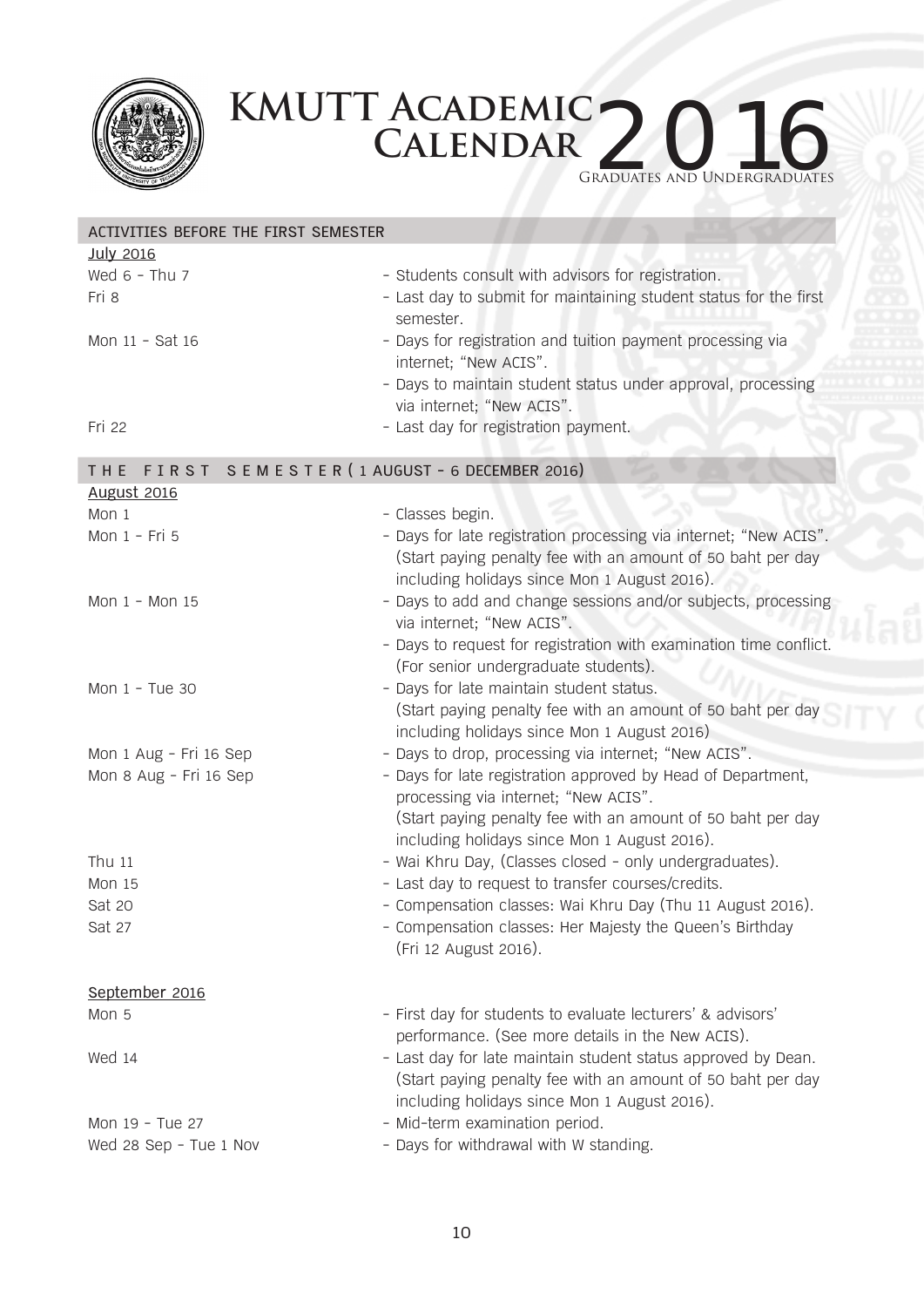| October 2016                                  |                                                                                                      |
|-----------------------------------------------|------------------------------------------------------------------------------------------------------|
| Mon 3 - Fri 14                                | - Days to submit a graduation request.                                                               |
| Mon 10 Oct - Fri 11 Nov                       | - Period for students to evaluate lecturers' & advisors'                                             |
|                                               | performance via internet; "New ACIS".                                                                |
| <b>Tue 25</b>                                 | - Last day for registration reimbursement.                                                           |
| Sat 29                                        | - Compensation classes: King Chulalongkorn Memorial Day                                              |
|                                               | (Mon 24 October 2016).                                                                               |
|                                               |                                                                                                      |
| November 2016<br>Mon 7                        | - Last day to submit the request to maintain student status                                          |
|                                               | for second semester.                                                                                 |
| Wed 23 Nov - Fri 2 Dec                        | - Final examination period.                                                                          |
|                                               |                                                                                                      |
| December 2016                                 |                                                                                                      |
| Tue 6                                         | - Classes end.                                                                                       |
|                                               |                                                                                                      |
|                                               | ACTIVITIES AFTER THE FIRST SEMESTER & BEFORE THE SECOND SEMESTER                                     |
| December 2016                                 |                                                                                                      |
| Wed 14                                        | - Last day to submit theory, lab, project and thesis examination<br>results.                         |
| Thu 15 - Wed 21                               | - New graduate students of semester 2 consult with advisors                                          |
|                                               | for registration.                                                                                    |
| Sat 17                                        | - Examination results announcement.                                                                  |
| <b>Sun 18</b>                                 | - Orientation Day for new graduate students.                                                         |
| $*$ Mon 19                                    | - Announcement of lecturers' & advisors' performance                                                 |
|                                               | evaluations. Lecturers and advisors can check the results via                                        |
|                                               | the intranet system.                                                                                 |
| Mon 19 - Fri 23                               | - Students consult with advisors for registration.                                                   |
| Tue 20 - Sun 25                               | - Days for registration and tuition payment processing via                                           |
|                                               | internet "New ACIS".                                                                                 |
|                                               | - Days to maintain student status under approval, processing                                         |
|                                               | via internet.                                                                                        |
| <b>Mon 26</b>                                 | - Last day for registration payment.                                                                 |
| THE SECOND SEMESTER (4 JANUARY - 22 MAY 2017) |                                                                                                      |
| January 2017                                  |                                                                                                      |
| Wed 4                                         | - Classes begin.                                                                                     |
| Wed $4$ - Tue 10                              | - Days for late registration processing via internet; "New ACIS".                                    |
|                                               | (Start paying penalty fee with an amount of 50 baht per day                                          |
|                                               | including holidays since Wed 4 January 2017).                                                        |
| Wed $4$ - Tue 17                              | - Days to add and change sessions and/or subjects, processing                                        |
|                                               | via internet; "New ACIS".                                                                            |
|                                               | - Days to request for registration with examination time conflict.                                   |
|                                               | (For senior undergraduate students)                                                                  |
| Wed 4 Jan - Thu 2 Feb                         | - Days for late maintain student status.                                                             |
|                                               | (Start paying penalty fee with an amount of 50 baht per day                                          |
|                                               | including holidays since Wed 4 January 2017)                                                         |
| Wed 4 Jan - Wed 22 Feb                        | - Days to drop, processing via internet; "New ACIS".                                                 |
| Wed 11 Jan - Wed 15 Feb                       | - Days for late registration approved by Head of Department,<br>processing via internet; "New ACIS". |
|                                               | (Start paying penalty fee with an amount of 50 baht per day                                          |
|                                               | including holidays since Wed 4 January 2017).                                                        |
|                                               |                                                                                                      |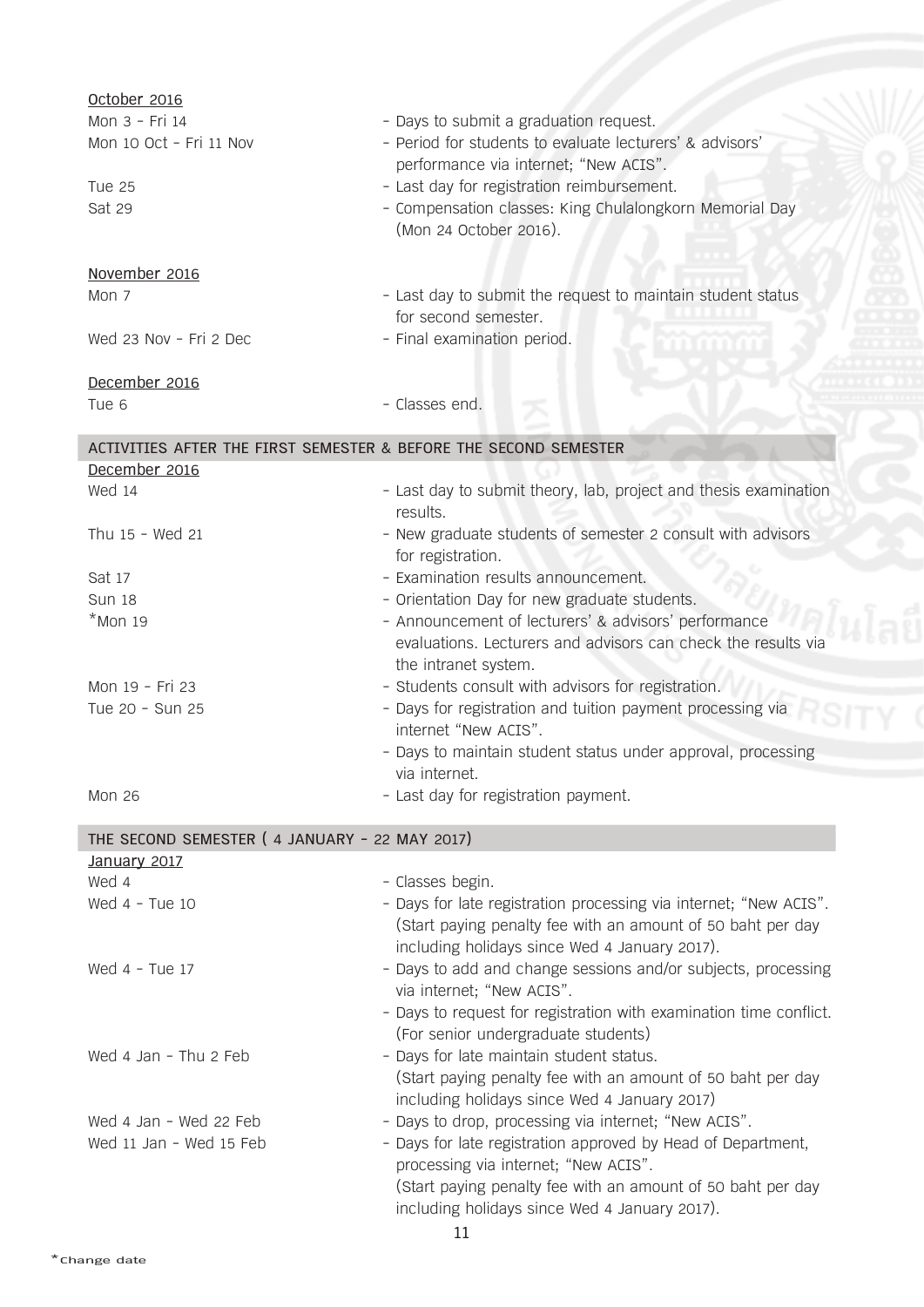| Wed 18                                                         | - Last day to request to transfer courses/credits.                         |
|----------------------------------------------------------------|----------------------------------------------------------------------------|
| Mon 23                                                         | - Last day to submit examination results of semester 1.                    |
| Mon 30 Jan - Wed 8 Feb                                         | - Students inform to attend classes in special semester                    |
|                                                                | processing via internet; "New ACIS".                                       |
|                                                                |                                                                            |
| February 2017                                                  |                                                                            |
| Sat 4                                                          | - Compensation Classes: Makha Bucha Day                                    |
|                                                                | (Mon 13 February 2017)                                                     |
| Mon 6                                                          | - First day for students to evaluate lecturers' & advisors'                |
|                                                                | performance. (See more details in the New ACIS).                           |
| Fri 17                                                         | - Last day for late maintain student status <sup>1</sup> approved by Dean. |
|                                                                | (Start paying penalty fee with an amount of 50 baht per day                |
|                                                                | including holidays since Wed 4 January 2017).                              |
| Thu 23 Feb - Fri 3 Mar                                         | - Mid-term examination period.                                             |
|                                                                |                                                                            |
| <b>March 2017</b>                                              |                                                                            |
| Mon 6 - Fri 31                                                 | - Days for withdrawal with W standing via internet; "New ACIS".            |
| Mon 6 - Fri 17                                                 | - Days to submit a graduation request.                                     |
| Mon 13 Mar - Fri 21 Apr                                        | - Period for students to evaluate lecturers' & advisors'                   |
|                                                                | performance via internet; "New ACIS".                                      |
| Fri 31                                                         | - Last day for registration reimbursement.                                 |
|                                                                |                                                                            |
| <b>April 2017</b>                                              |                                                                            |
| Sat 1                                                          | - Compensation Classes: Chakri Memorial Day                                |
|                                                                | (Thu 6 April 2017)                                                         |
| Mon 10 - Wed 12                                                | - Special Vacations.                                                       |
| Sat 29                                                         | - Compensation Classes: Coronation Day                                     |
|                                                                | (Fri 5 May 2017)                                                           |
|                                                                | UNIVERS                                                                    |
| May 2017                                                       |                                                                            |
| Mon 8 - Fri 19                                                 | - Final examination period.                                                |
| <b>Mon 22</b>                                                  | - Classes end.                                                             |
| ACTIVITIES AFTER THE SECOND SEMESTER & BEFORE SPECIAL SEMESTER |                                                                            |
| May 2017                                                       |                                                                            |
| Mon 22 - Fri 26                                                | - Students consult with advisors for registration.                         |
|                                                                | - Days for registration and tuition payment processing via                 |
|                                                                | internet; "New ACIS".                                                      |
| <b>Mon 29</b>                                                  | - Last day for registration payment.                                       |
| <b>Wed 31</b>                                                  | - Last day to submit theory, lab, project and thesis examination           |
|                                                                | results.                                                                   |
|                                                                |                                                                            |
| June 2017                                                      |                                                                            |
| Sat 3                                                          | - Examination results announcement.                                        |
| $*$ Mon 5                                                      | - Announcement of lecturers' & advisors' performance                       |
|                                                                | evaluations. Lecturers and advisors can check the results via              |
|                                                                | the intranet system.                                                       |
|                                                                |                                                                            |
| SPECIAL SEMESTER (5 June - 28 July 2017)                       |                                                                            |
| $I$ <sub>II</sub> ne $2017$                                    |                                                                            |

**June 2017**<br>Thu 1 Jun - Fri 28 Jul

- Practical training period, (not less than 40 working days).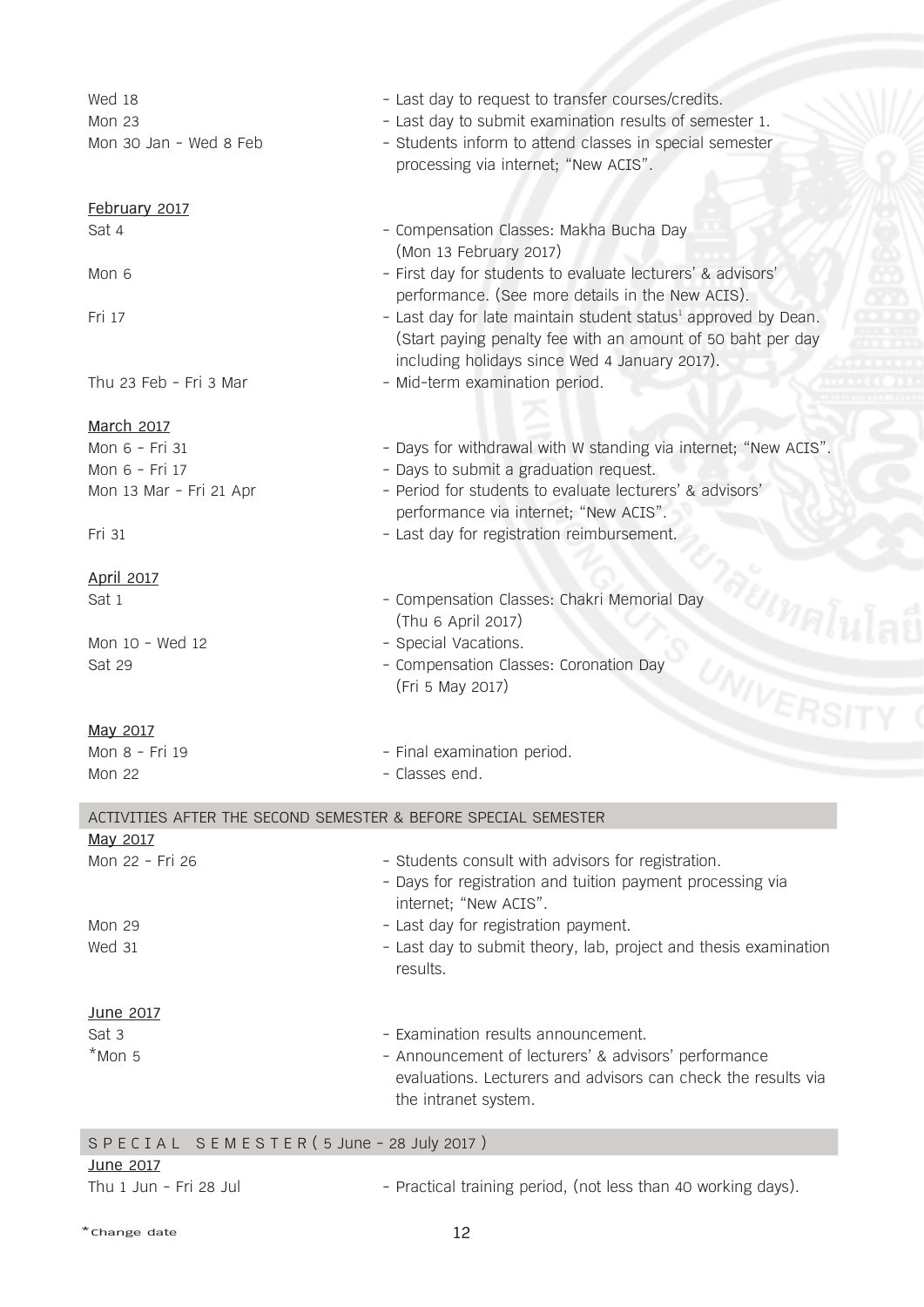| Mon 5<br>Mon 5 - Fri 9            | - Classes begin<br>- Days for late registration processing via internet; "New ACIS".<br>(Start paying penalty fee with an amount of 50 baht per day<br>including holidays since Mon 5 June 2017). |
|-----------------------------------|---------------------------------------------------------------------------------------------------------------------------------------------------------------------------------------------------|
| Mon 5 - Fri 16                    | - Days to add, drop and change sessions and/or subjects,<br>processing via internet; "New ACIS".                                                                                                  |
| Mon 12 - Fri 16                   | - Days to submit a graduation request.                                                                                                                                                            |
| Fri 16                            | - Last day to submit examination results of semester 2.                                                                                                                                           |
| Mon 19 - Fri 30                   | - Period for students to evaluate lecturers' & advisors'<br>performance via internet; "New ACIS".<br>- Days for withdrawal with W standing via internet; "New ACIS".                              |
| Fri 23                            | - Last day for registration reimbursement.                                                                                                                                                        |
| <b>July 2017</b>                  |                                                                                                                                                                                                   |
| Fri 28                            | - Classes end.                                                                                                                                                                                    |
| ACTIVITIES AFTER SPECIAL SEMESTER |                                                                                                                                                                                                   |
| <b>August 2017</b>                |                                                                                                                                                                                                   |
| Fri 4                             | - Last day to submit theory, lab, project and thesis examination<br>results.                                                                                                                      |
|                                   |                                                                                                                                                                                                   |

| Tue 8  | - Examination results announcement.                           |
|--------|---------------------------------------------------------------|
| Thu 10 | - Announcement of lecturers' & advisors' performance          |
|        | evaluations. Lecturers and advisors can check the results via |
|        | the intranet system.                                          |
| Thu 24 | - Last day to submit examination results of semester S/2016   |
|        | - Last day to submit practical training results.              |

#### Remarks :<br>1.

- 1. Students must register, add, change, drop and withdraw via internet; "New ACIS".
- 2. Students who owe tuition fees cannot register in the subsequent semester.<br>3. Probation students in semester 2/2016 must consult with their advisors abo
- 3. Probation students in semester 2/2016 must consult with their advisors about registration during the specified period. Without doing so, they will not allow to register in semester 1/2016
- 4. Probation students in semester 1/2016 must consult with their advisors about registration during the specified period. Without doing so, they will not allow to register in semester 2/2016.
- 5. Students must pay tuition fees before add, change and drop courses.<br>6. Students who want to take leave in the next semester have to ask for
- Students who want to take leave in the next semester have to ask for the faculty's approval and submit a request in order to be able to maintain student status via internet.
- 7. Students who do not register or maintain student status by identified date must pay penalty fee with an amount of 50 baht per day including holidays. -The first semester, start paying penalty fee from Monday 1 August 2016. -The second semester, start paying penalty fee from Wednesday 4 January 2017. -The special semester, start paying penalty fee from Monday 5 June 2017.
- 8. Students who want to transfer courses or credits must request during the specified period -The first semester, until Friday 15 August 2016. -The second semester, until Wednesday 18 January 2017.